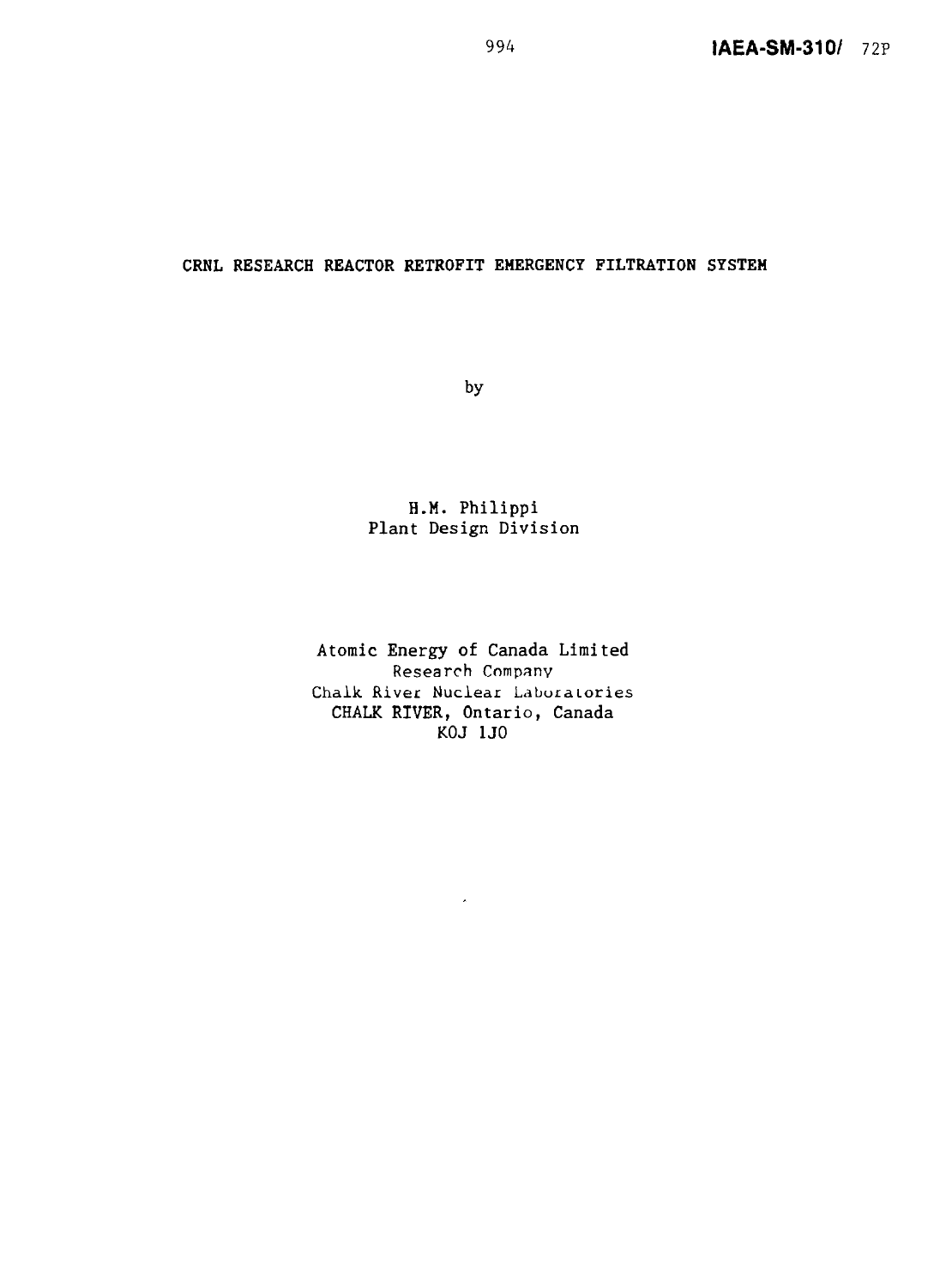# CRNL RESEARCH REACTOR RETROFIT EMERGENCY FILTRATION SYSTEM

## ABSTRACT

This paper presents a brief history of NRX and NRU research reactor effluent air treatment systems before describing the selection and design of an appropriate retrofit Emergency Filtration System (EFS) to serve these reactors and the future MX-10 isotope production reactor. The conceptual design of the EFS began in 1984. A standby concrete shielded filter-adsorber system, sized to serve the reactor with the largest exhaust flow, was selected. The standby system, bypassed under normal operating conditions, is equipped with normal exhaust stream shutoff and diversion valves to be activated manually when an emergency is anticipated, or automatically when emergency levels of gamma radiation are detected in the exhaust stream. The first phase of the EFS installation, that is the construction of the EFS and the connection of NRU to the system, was completed in 1987. The second phase of construction, which includes the connection of NRX and provisions for the future connection of MX-10, is to be completed in 1990.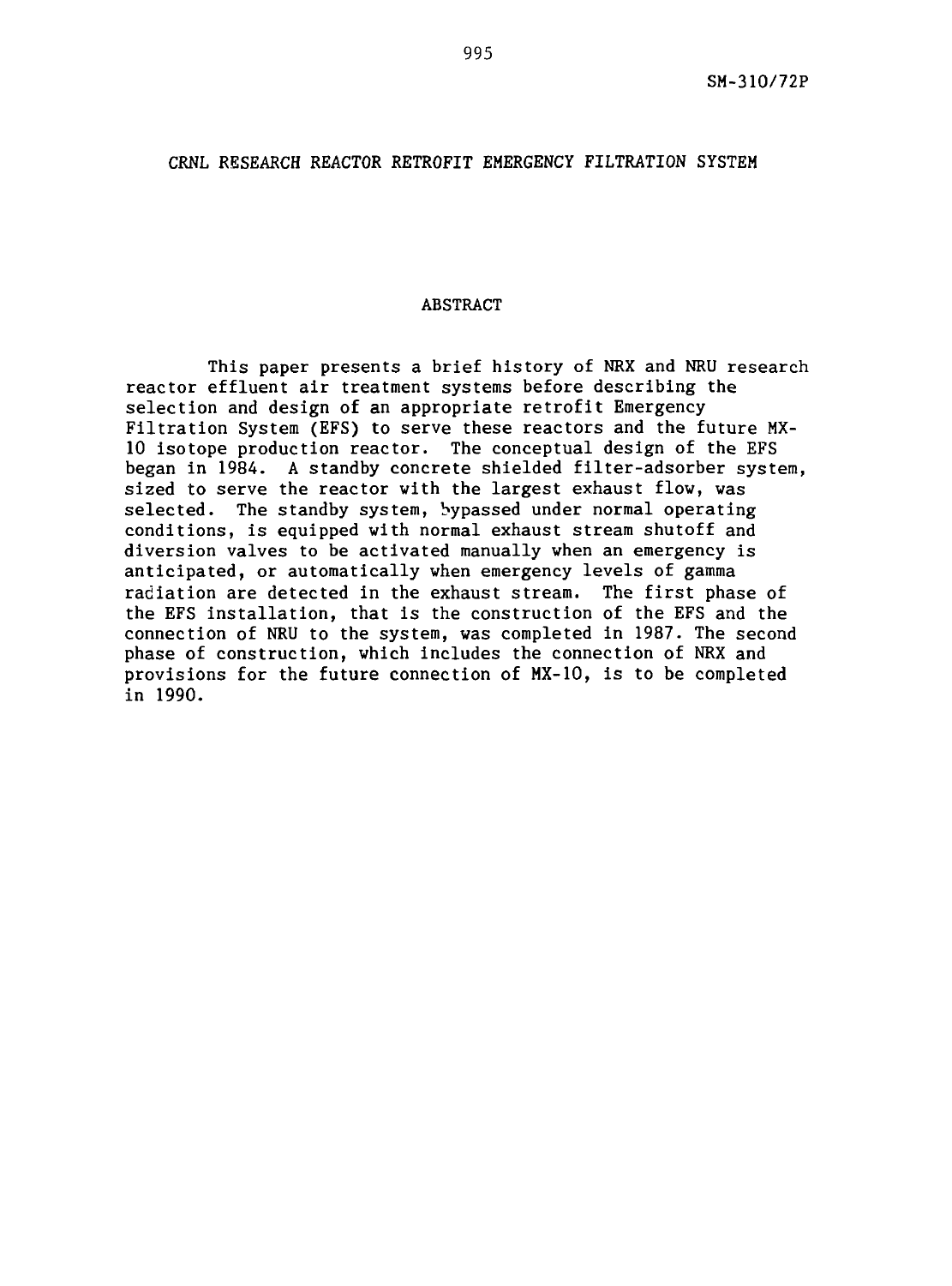## 1.0 INTRODUCTION

Conceptual design of the Emergency Filtration System (EFS) to serve the Chalk River Nuclear Laboratories (CRNL) NRX and NRU research reactors and the future MX-10 isotope production reactor began in 1984. Before describing the new system the following brief description of NRX and NRU and the development of their exhaust air (effluent) treatment systems will place the EFS system in historical contect. NRX, commissioned in 1947, was originally designed to be exhausted directly through underground concrete ducts to an adjacent 61 m (200') stack without filtration, however, particulate filtration (Building 101X) was added soon after startup [Fig. 1]. In 1957 NRU was commissioned complete with its own underground steel ducts, particulate filter house (Building 162), a new multiple exhaust fan installation (Building 163) and stack [Fig. 1]. The fans and the stack (on a hill about 1 km from the reactor) were designed to be shared by both NRX and NRU. Both filter houses had 300 mm (12") thick shielding walls but little roof shielding. Filter changing was designed to be done through removable roof panels. The E, F and G exhaust fan system consisted of two 50£ capacity fans and one 50£ capacity standby fan. It is of interest that the NRX design preceded the advent of large positively sealed ventilation shut-off valves and designers therefore chose to use water traps to shut off ventilation flow paths and to isolate fan installations. These traps provided effective shut-off capability but were very slow to fill, required an active drainage system and had a high pressure drop.

## 2.0 PURPOSE AND CONCEPT DEVELOPMENT

The 1984 decision to retrofit an Emergency Filtration System (ESF) was based on the need to capture radioactive iodine in case of abnormal reactor operating conditions and severe reactor fuel failure resulting from a loss of coolant. A committee was formed to define the requirements and to review the various concepts developed by CRNL Plant Design Division to meet the requirements. Concepts presented varied from systems with 100% online shielded exhaust air treatment paralleled by a second identical standby system to relatively simple unshielded systems reusing as much of the existing fan and filtration equipment as possible. For operational, economic and site limitation reasons the committee selected a shared standby (bypass) EFS (Building 160) [Fig. 1] located upstream from the existing fan installation (Building 163), equipped with seismically designed concrete shielding and self-contained HEPA filter-adsorber trains [Fig. 2]. Its capacity was to accommodate NRX which has the largest exhaust flow requirement. The reactors were to continue the use of the existing filter, fan and stack installations for normal reactor operations. The new installation was to be shared and automatically engaged when abnormal fission products were detected in either the NRX-MX-10 or the NRU reactor exhaust stream.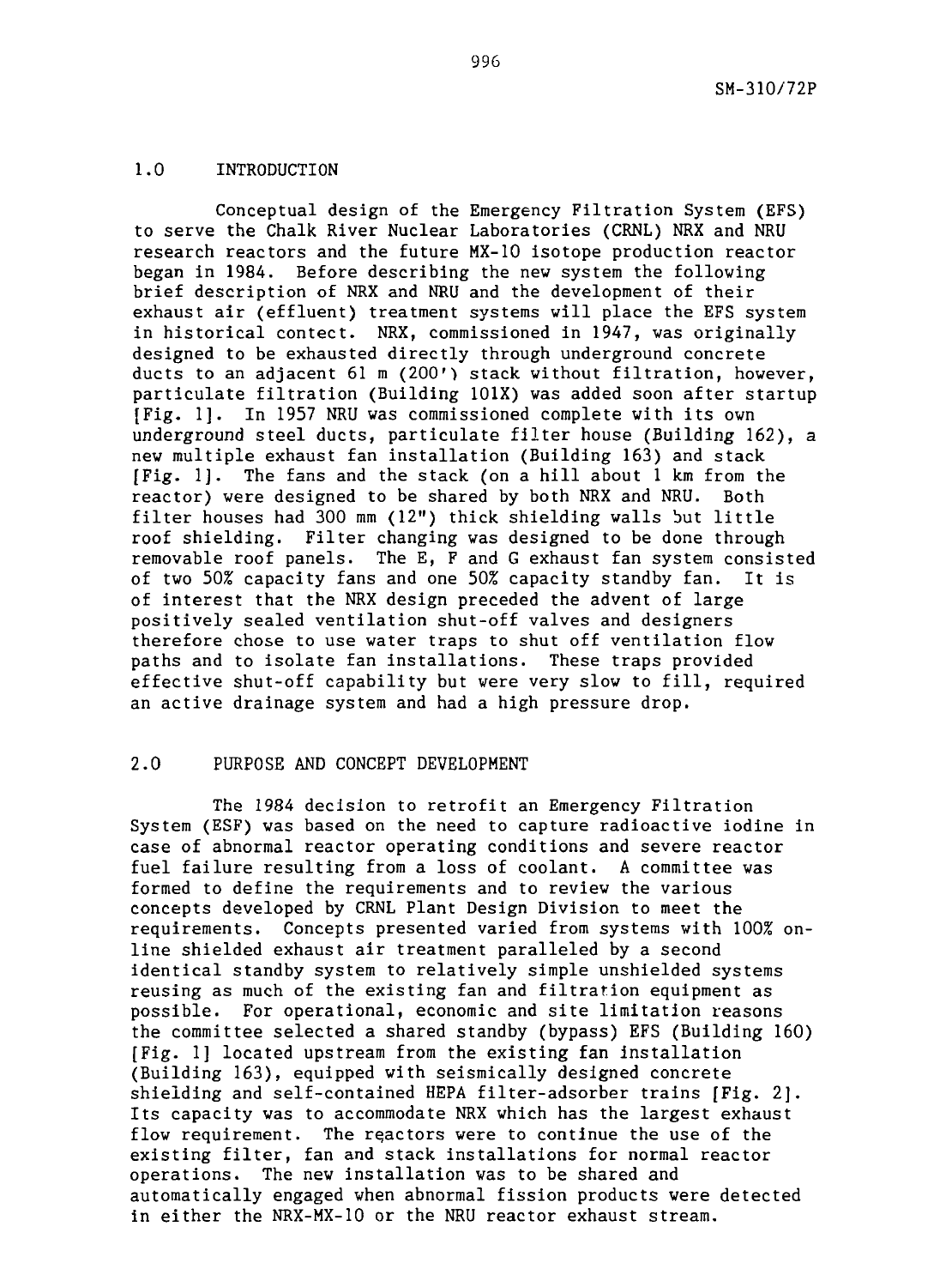## 3.0 BUILDING DESIGN

Design of the EFS began in 1986. Shielding calculations indicated requirements for 900 mm (36") normal concrete on all four sides and the top of the filter-adsorber room. The seismic design of this concrete shielding proved to be the major element in the design effort. The entire structure and the connecting underground ducts were designed using forces generated by a dynamic, computer simulated, soil model excited by a simulated earthquake using horizontal bedrock accelerations of 0.22 g and a frequency spectrum typical of the site. Extra concrete reinforcing steel and extensive rock pining was required to accommodate the seismic forces and site bedrock features.

## 4.0 FILTER-ADSORBER DESIGN

The exhaust stream filter-adsorber trains [Fig. 2] utilize 150 mm  $(6")$  pleated 45-55% roughing filters, 472  $1/s$  (1000 cfm) self-contained, metal 99.97% efficient HEPA filters and CRNL designed, 99.95% efficient gasketless 50 mm (2") bed TEDA impregnated charcoal adsorber units. The filter and adsorber design efficiencies meet the requirements of Canadian standards [3]. A total of 16 parallel trains provide a maximum of 7550 1/s (16,000 cfm) filtration capacity. No special exhaust stream pretreatment is provided. This decision is based on studies of various fuel failure and reactor loop incidents which indicated that high steam and humidity were unlikely to occur [1].

# 5.0 FILTER AND ADSORBER TESTING

All HEPA filters and adsorbers are equipped for in-place testing with all test points piped to convenient stations on the wall at the end of each train. Access to leak testing stations and to any filter or adsorber is facilitated by removable metal deck panels ovei the entire filter-adsorber area [Fig. 3]. In-place HEPA testing is done using cold, poly-dispersed D.O.P. and in-place adsorber testing is done using radioactive iodine. These are standard CRNL tests done routinely on all plant HEPA filters and adsorbers and required no new methods or retraining of technicians. Laboratory testing of adsorber carbon is required to prove the ability of the carbon to adsorb and retain the radioiodines released by a major reactor incident. These retention tests were described by J. Slade et al. in a paper given at the 19th Air Cleaning Conference in Seattle [2]. They can be done by taking a sample directly from an adsorber unit which is temporarily removed and then replaced or by using the bypass canisters installed on several trains. Experience to date indicates that carbon iodine retention data obtained by testing the canister carbon samples does not give reliable (representative) results. Carbon samples taken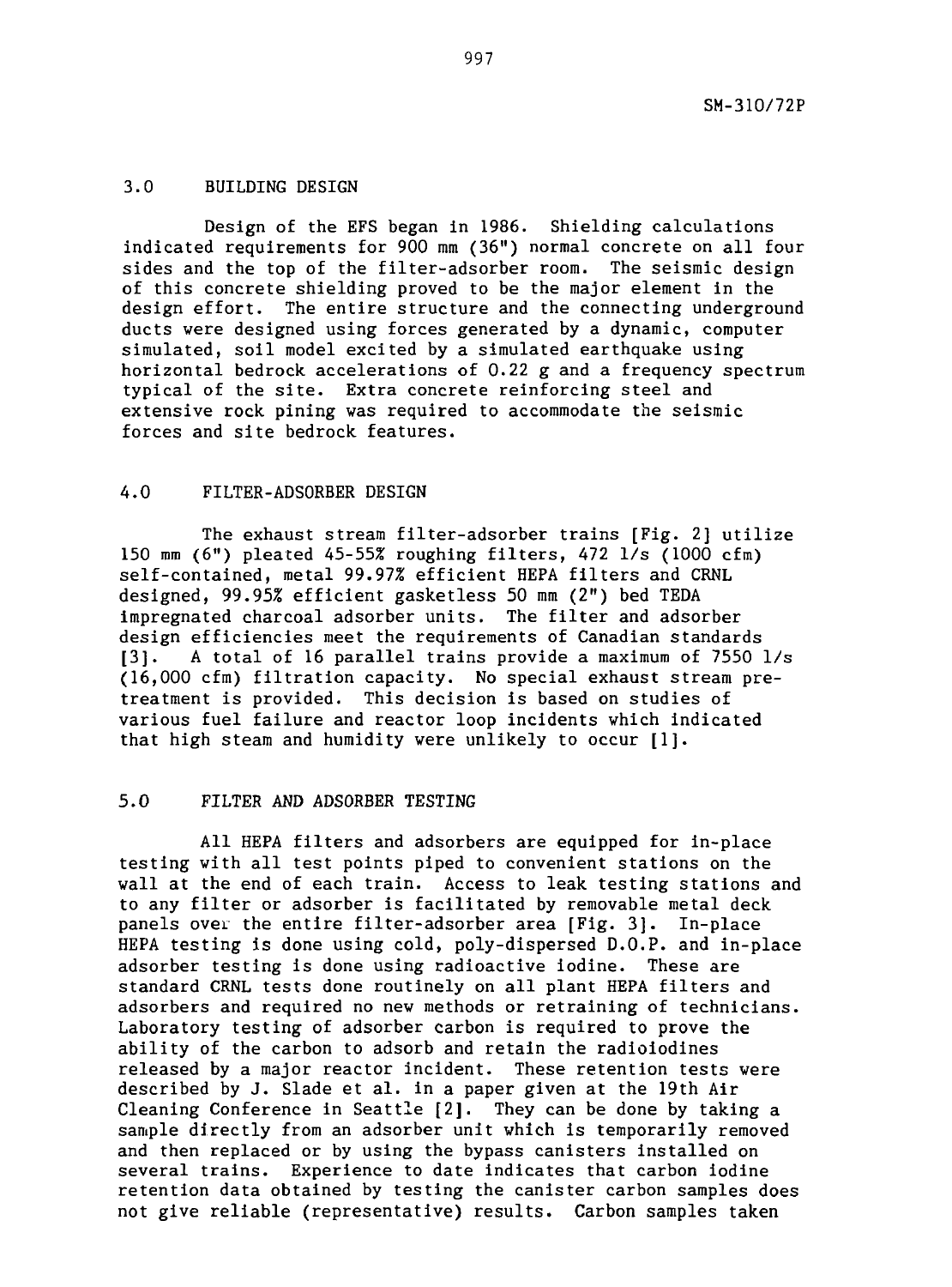directly from the beds indicate that the carbon is still within specifications after almost three years of standby service.

## 6.0 ISOLATION AND DIVERSION VALVES

The reactor exhaust stream diversion valving required by NRX and NRU to access the standby EFS consists of two valves in series to shut off (isolate) the normal exhaust line and two valves in parallel to open the exhaust diversion line. 900 mm (36") wafer-butterfly type valves are used for this service on the NRU connecting ducts. The leak rate of these valves must be consistent with the HEPA filter and carbon adsorber efficiency. That is, the percentage that leaks past the valves should not be greater than the percentage that leaks through the filter or adsorber. The speed of valve closure or opening must be high enough to divert the normal exhaust stream to the EFS before significant fission products are released to the environment through the normal exhaust treatment system. The speed of closing and opening for the EFS valves is under 10 seconds.

## 7.0 VALVE CONTROL

Exhaust stream diversion and isolation may be manually initiated by the reactor operator by means of an absolute switch in cases where an abnormal condition is anticipated or slowly developing. Diversion and isolation may also be automatically initiated by means of an absolute switch activated by an exhaust duct mounted gamma detector. The first reactor to access the EFS has sole use of the facility. There is also a conditional system switch option available to the reactor operator allowing diversion of the exhaust stream for extra filter-adsorber protection during non-routine reactor loop experiments. This conditional diversion can be instantly over-rid., by an absolute manual or automatic gamma actuated switch in a.y of the reactors sharing the system.

### 8.0 CONSTRUCTION

Design and construction of the abnormal conditions filter system and the underground duct connection to NRU were completed in 1987 at a cost of less than 2 million dollars. In 1989 a second connection will be made to serve NRX and the future MX-10 isotope production reactor which will be located near it.

## 9.0 CONCLUSION

In conclusion, it can be said that the provision of this emergency filtration system provides a vital environmental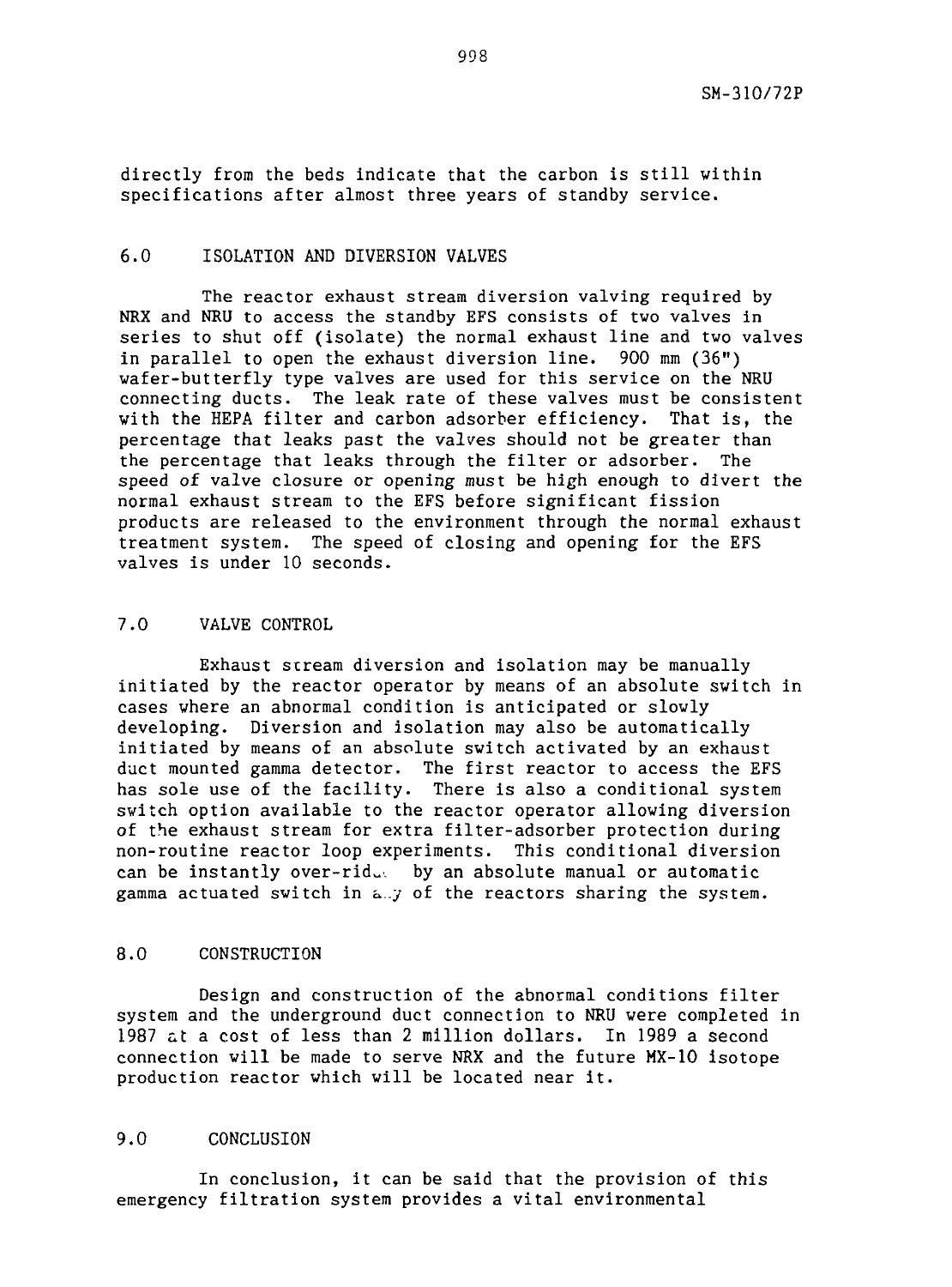protection system required to extend the useful life of CRNL research reactors and to serve the future MX-10 reactor.

## 10.0 REFERENCES

- [1] MCAULEY, S.J., Status Report on the NRU/NRX Emergency Ventilation/ Filtration System, CRNL Nuclear Safety Note NSN-NSTB-22, Chalk River Nuclear Laboratories, (1984).
- [2] SLADE, J.A., Nuclear-Grade, Gas-Phase Adsorbent Iodine Retention Test, 19th DOE/NRC Nuclear Air Cleaning Conference, Seattle, Washington. (1986).
- [3] CANADIAN STANDARDS ASSOCIATION, CSA N283.3.2-M85, High Efficiency Air-Cleaning Assemblies for Normal Operation of Nuclear Facilities.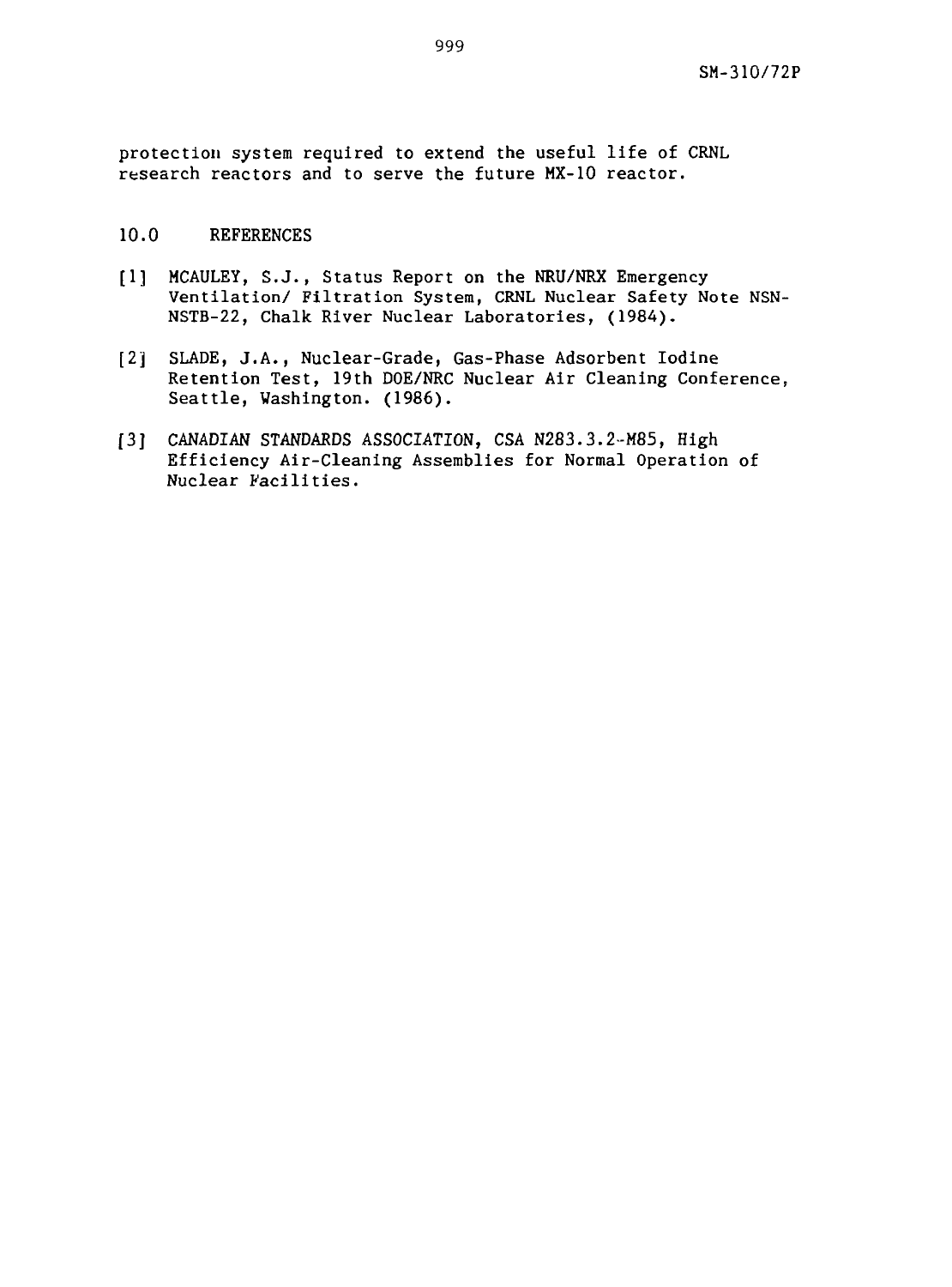

FIG. 1 SITE LAYOUT

 $0001$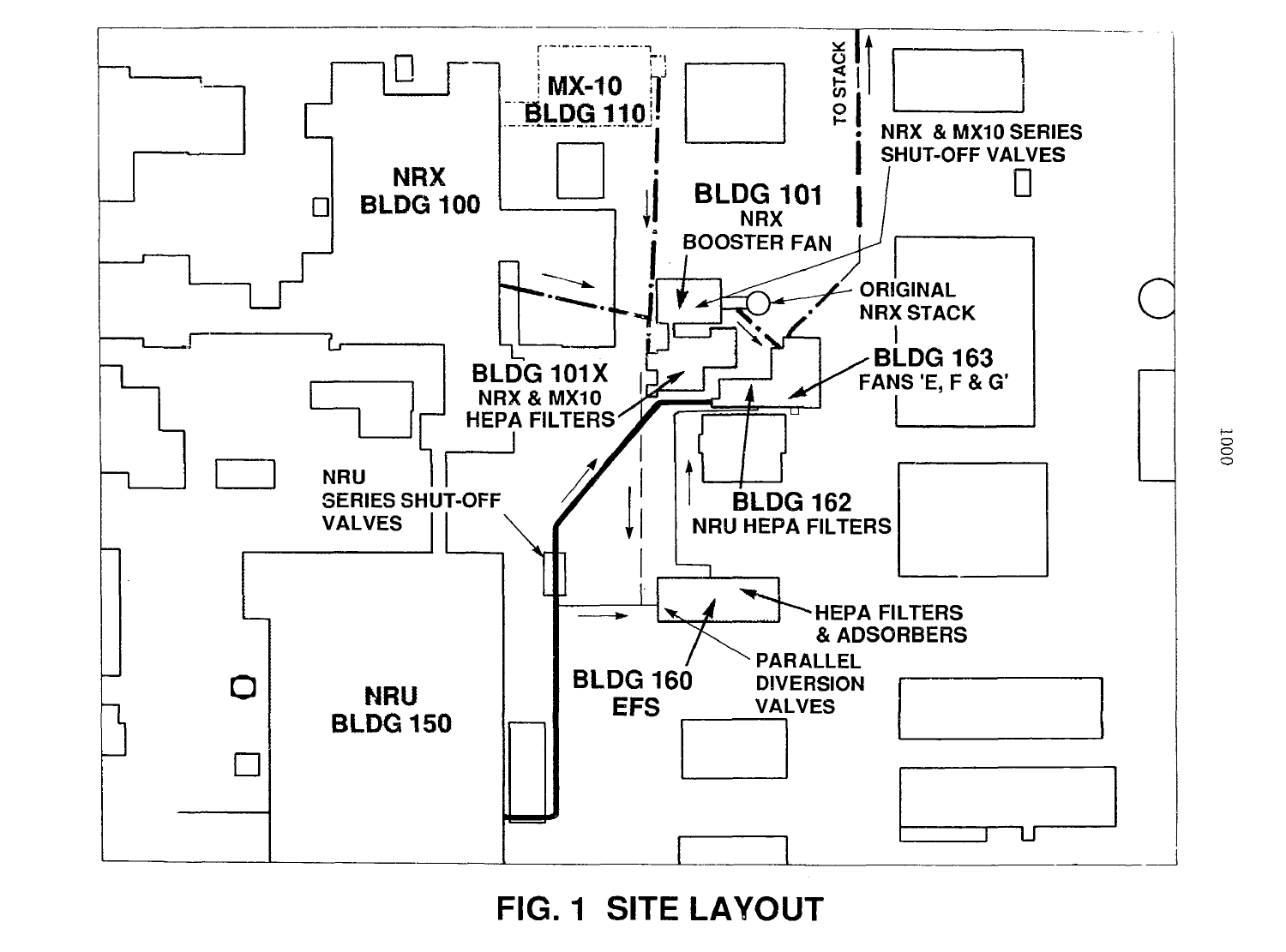

# FIG. 2 EFS BUILDING PLAN